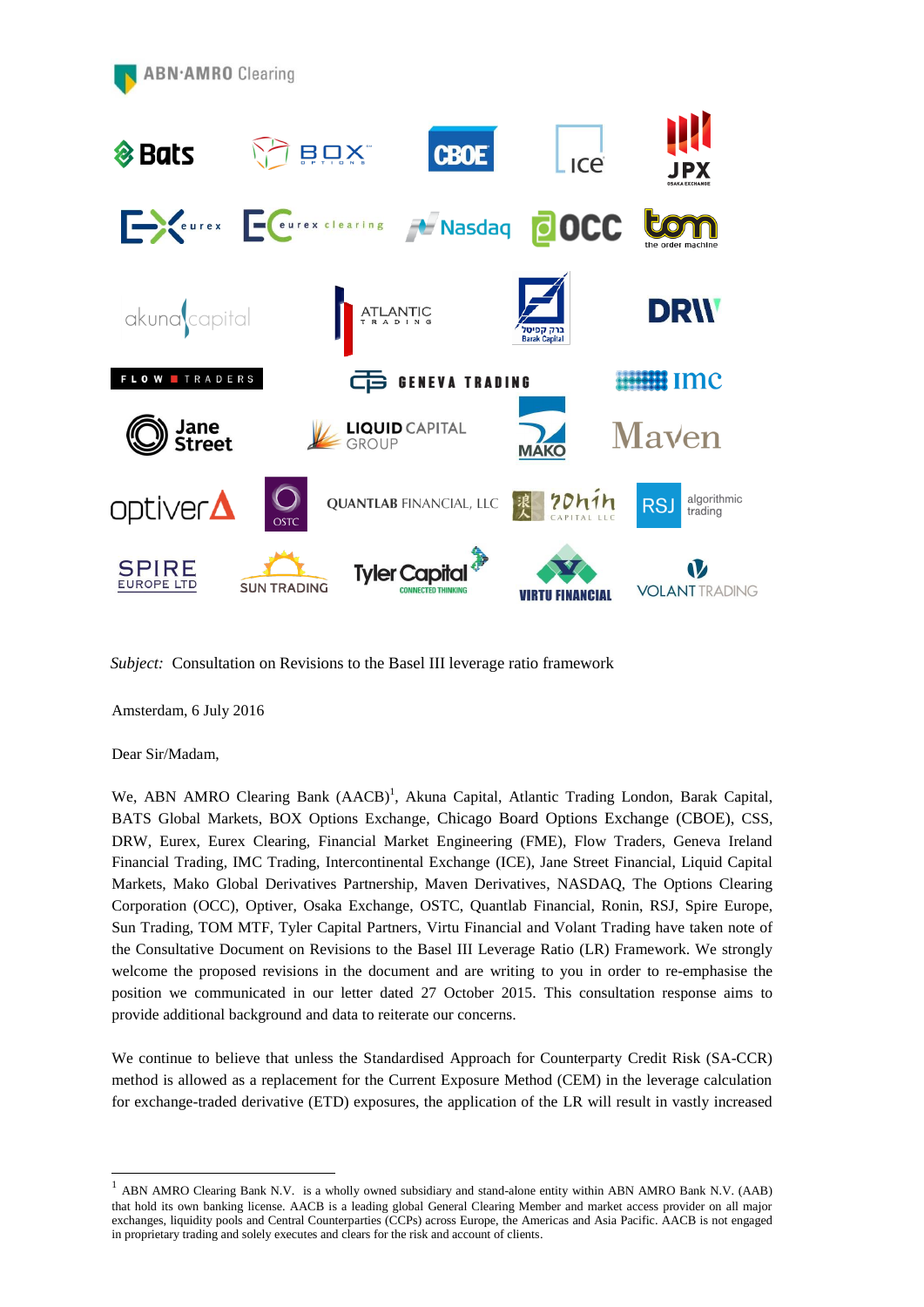| Date        | Page |
|-------------|------|
| 6 July 2016 | 2/10 |

capital requirements for general clearing members  $(GCM)^2$  offering clearing services to market makers and liquidity providers. This will fundamentally threaten their business models and impact the liquidity and stability of global financial markets. We believe this would be contrary to the G20 commitments on central clearing.

We thank the Basel Committee on Banking Supervision (BCBS) for their efforts in reconsidering the application of the CEM methodology. This will allow us to work towards an appropriately calibrated and sustainable leverage ratio framework without creating serious economic disincentives for participants in the ETD market. The proposed revisions and the introduction of a modified version of SA-CCR would dramatically reduce the unintended consequences we currently face based on CEM.

Furthermore, we strongly support broader industry concerns related to the limitations of segregated clientrelated margin offset and the recognition of their exposure reducing effects, as expressed for by – amongst others -– the Futures Industry Association (FIA) and CCP12.

# **1. The problem GCMs face with CEM in the ETD markets:**

Based on BCBS Paper  $270<sup>3</sup>$  related to the calculation and reporting of the Leverage Ratio (LR), the BCBS issued the LR framework and disclosure requirements as a backstop to the risk-based capital standards to provide a simple, transparent, non-risk based, credible supplementary measure to the risk-based capital requirements.

At the same time, regulators across the globe have endeavoured to shape the OTC derivatives market to resemble that of the exchange-traded derivatives (ETD) market – favouring central clearing and on-venue trading of contracts to ensure that these markets become more standardised, more transparent, and above all, to mitigate systemic risk. This resulted in the implementation of the global central clearing obligations agreed by the G20 that aim to address systemic and counterparty risk in derivatives transactions.

However, the material impact of the LR for GCMs and their clients under CEM is strongly at odds with the G20 commitments. Our concerns focus around four key areas: i.) Limitations of the applicable netting rules, ii.) Implications for market makers and liquidity providers, iii.) Implications for general clearing members under the client clearing model, and iv.) The lack of a level playing field between the European Economic Area (EEA) and United States of America (US).

## *1.1. Limitations of the applicable netting rules*

<u>.</u>

Under the Current Exposure Method (CEM) the leverage ratio breaks derivatives exposure for GCMs into two components:

- The replacement cost, which is a measure of its current (Mark-to-Market) value;
- The potential future exposure (PFE), based on a simple grid, with product type on one axis and maturity on the other, generating 15 different multipliers that are applied to the notional value of a trade to calculate the PFE add-on.

The LR does not take the different characteristics and risks of ETD and OTC instruments into account. For ETD, we believe that a different treatment compared to OTC derivatives would be warranted recognising the applicable netting rules and CCP clearing processes.

 $2$  The reference to General Clearing Member refers to all applicable clearing models in multiple jurisdictions and includes the bankowned Futures Commission Merchant (FCM) and Broker/Dealer model in the United States.

<sup>&</sup>lt;sup>3</sup>Implemented in the EEA as Commission Delegated Regulation (EU) 2015/62 of 10 October 2014 to supplement Regulation (EU) No 575/2013 of the European Parliament and the Council with regard to leverage ratio.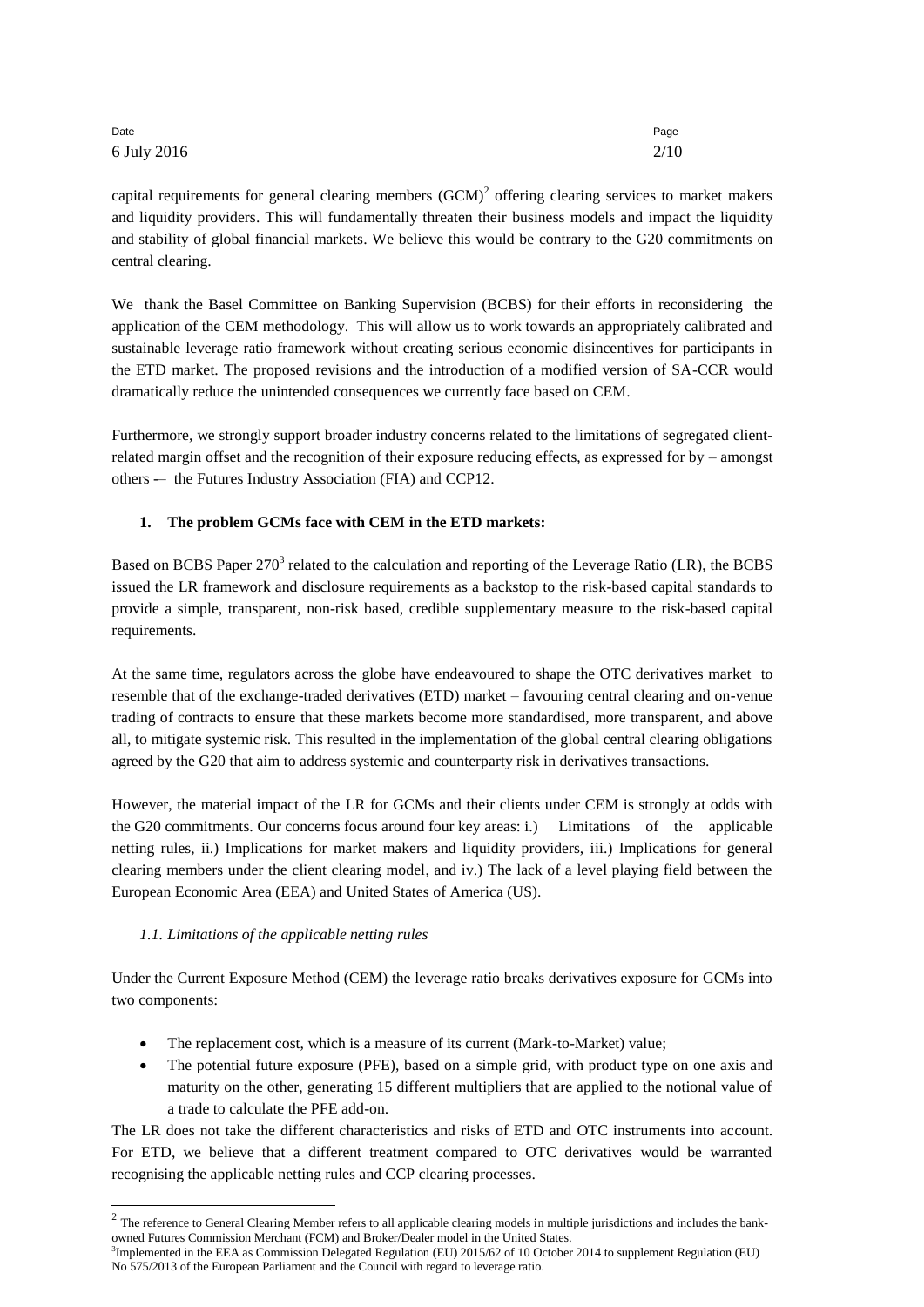## Date and the page of the page of the page of the page of the page of the page of the page of the page of the p 6 July 2016 3/10

<u>.</u>

We believe that under CEM potential future exposures (PFE) of ETDs are at odds with the risk limiting nature of certain transactions and the concept of CCP-clearing in general (if no proper netting would be allowed). CEM also fails to recognise the difference in exposure for directional trades and those mitigating risk. The (simplified) example below explains this further pursuant to applicable rules in the EEA.

## **Figure 1: Impact of CEM**

The adverse impact of the CEM on GCMs, market makers and liquidity providers can be illustrated by the following example.

- GCM Client A and B have positions in Company X options (shares trading at 24EUR) and a contract size equal to 1.
- GCM Client A's position consists of 100 short call Company X options with strike price 24 and expiration in December.
- Client B's position is part of a hedging strategy and consists of 100 short call Company X options with strike price 24 and expiration in December and 100 long call Company X s options with strike price 26 and expiration in December.

The table below shows the exposure where the CEM to be applied (no netting allowed).

| <b>Client</b> | Position(s)                     | <b>Option</b>          | <b>Strike</b> | <b>Expiration</b>    | <b>Exposure</b> |
|---------------|---------------------------------|------------------------|---------------|----------------------|-----------------|
| $\mathsf{A}$  | 100 short Call                  | Company X              | 24            | December             | 2.400           |
| в             | 100 short Call<br>100 long Call | Company X<br>Company X | 24<br>26      | December<br>December | 2.400<br>2.600  |

• Based on the CEM method Client A receives a total exposure of 2.400 and client B a total exposure of 5.000.

However, the total exposure of client B should actually be equal to  $abs(24-26)*100 = 200$ , due to offsetting positions.

In the (simplified) example described above, Client A represents a trader with an unhedged outright (directional) position, whereas Client B represents a market maker that has a largely hedged position as part of a liquidity providing strategy.

#### *1.2. Implications of CEM for market makers and liquidity providers*

Market makers and liquidity providers perform essential services to facilitate efficient price discovery in the global markets using their own proprietary capital; they represent up to 40% of turnover on global markets. Market makers in general ensure there is a buyer for every sell order and a seller for every buy order at any time, including in times of market stress. Their crucial role was previously underlined in a BIS Working Paper from May 2016<sup>4</sup>.

Designated market makers at trading venues are subject to binding presence requirements to provide twoway quotes for up to 90% of the trading day. In return for providing this liquidity, market makers seek economic returns based on option trade spreads while maintaining risk-neutral portfolios. Furthermore, pursuant to MiFID-II, undertaking market making strategies in the EEA will formally introduce a clear set

<sup>4</sup> See the recent BIS Working Paper, No. 563: Who supplies liquidity, how and when? (May 2016), available at: https://www.bis.org/publ/work563.pdf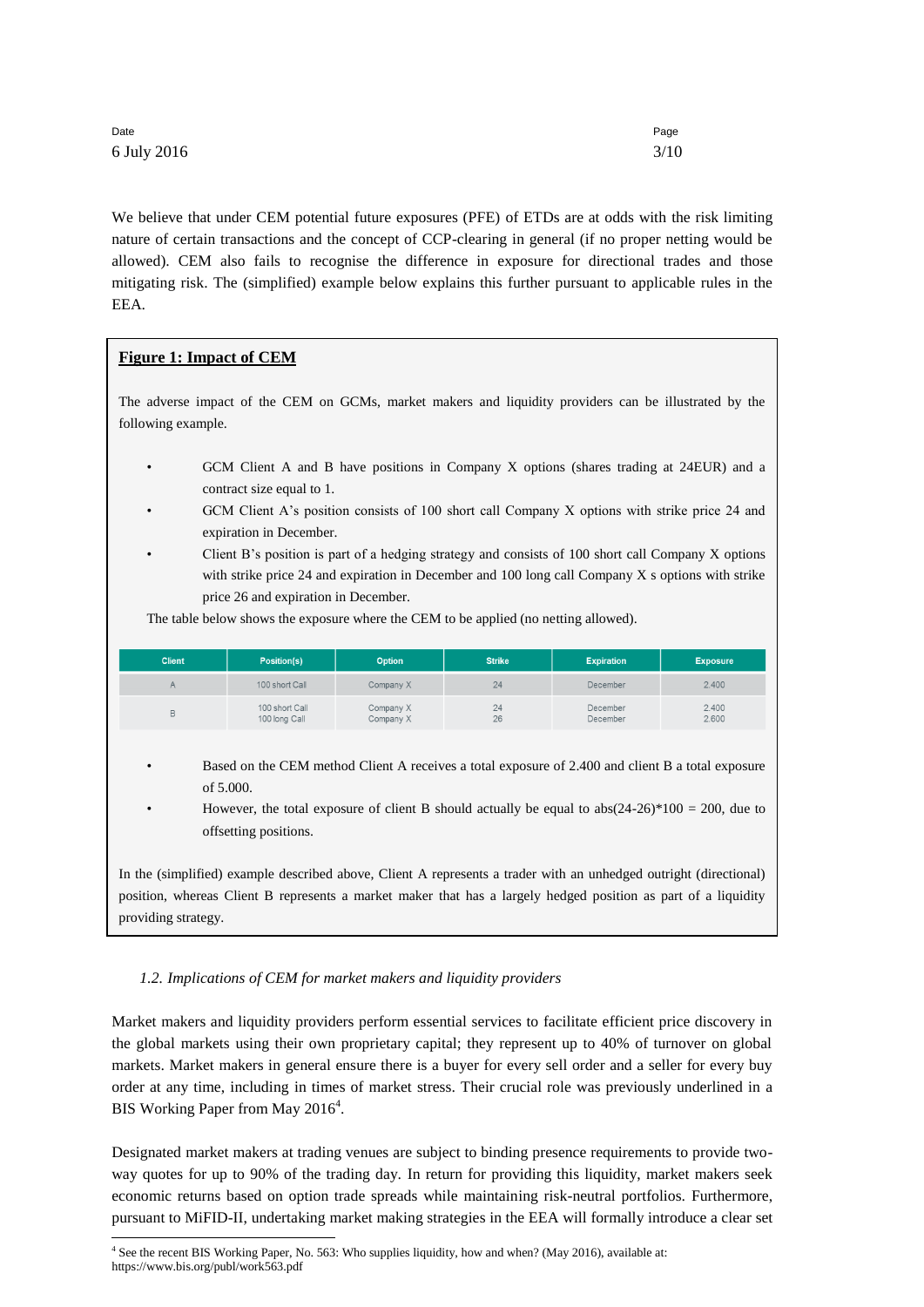#### Date and the page of the page of the page of the page of the page of the page of the page of the page of the p 6 July 2016 4/10

of obligations to provide quotes and have a presence in the market on a continuous basis, including on the electronic ETD markets favoured by the G20 commitments<sup>5</sup>.

Paradoxically, as a result of not recognising the netting effects shown in figure 1 above, the LR exposure for a GCM based on the position of a hedged market maker (GCM Client B) is 100% larger than for a trader with an outright (unhedged) position (GCM Client A). This is despite the fact that the actual (credit) risk associated with the (risk-constrained) position of the market maker (Client B) is limited to only 200, while the (credit) risk associated with the position of the trader with an outright position (Client A) is theoretically unlimited.

We therefore believe that the CEM is potentially only appropriate for a directional long or short position. Given the example above, CEM is inappropriate for risk-constraining positions of market makers that typically carry large inventories of derivatives, but overall have a very low risk profile.

### *1.3. General Clearing Member Implications under the client clearing model*

The inherent feature of the client clearing model of a GCM is the application of effective methodologies for mitigating counterparty and market risks for their clients, while guaranteeing the client's performance to the infrastructure. The majority of GCMs offering client clearing operate in multiple jurisdictions under different legal setups with different CCPs (governed by CCP rule books and applicable local legislation). Depending on the operational and legal setup, GCMs can be seen as acting as principal or agent vis-à-vis the client and/or the CCP in a derivative transaction under the client clearing model.

In the US, a GCM is an agent by law, whereas in the EEA it is mostly based on a principal relationship between the GCM and CCP, but always for the risk and account of its clients. Economically, this model is similar to the agency model applicable in the United States with the main difference that under the US model the GCM is not a contract party with respect to the derivative with the CCP. Regardless of the legal setup, GCMs always **guarantee** the client's position to the infrastructure.

As a result of this guarantee, CEM particularly fails to recognise the business models for both market makers and their GCMs if exposures of trading firms with matched (hedged) positions and large inventories can no longer be netted.

Since the reporting of the LR commenced in the EEA in January 2015, the implication of CEM has translated into extremely high additional exposures for GCMs.<sup>6</sup> Consequently, these additional exposures result in a vast increase in capital requirements that comes in addition to the already increased Own Fund requirements for bank exposures to CCPs under the Basel III framework.

Figure 2 below demonstrates that the additional LR exposure under CEM will have an adverse effect on the ability of an EEA-based GCM to facilitate market makers and liquidity providers. We believe this is to the detriment of overall market quality and will result in serious economic constraints for firms to i.) undertake market making activities on trading venues; ii.) provide the necessary liquidity in the global ETD markets; and iii.) for GCMs to service and guarantee such positions. Figure 2 below shows the implications for ABN AMRO Clearing Bank N.V. specifically.

<sup>-</sup><sup>5</sup> Cf. Art. 17(3) and (4) of Directive 2014/65/EU (MiFID-II) and the associated Commission Delegated Regulation C(2016) 3523 final, with regard to regulatory technical standards specifying the requirements on market making agreements and schemes (published on June 13, 2016).

<sup>6</sup> For example, during Q2 of 2015, ABN AMRO Group's fully-loaded leverage ratio decreased to 3.1% at 30 June 2015 compared with 3.5% at 31 March 2015.

https://www.abnamro.com/en/images/Documents/050\_Investor\_Relations/2015/ABN\_AMRO\_Quarterly\_Report\_second\_quarter\_2 015.pdf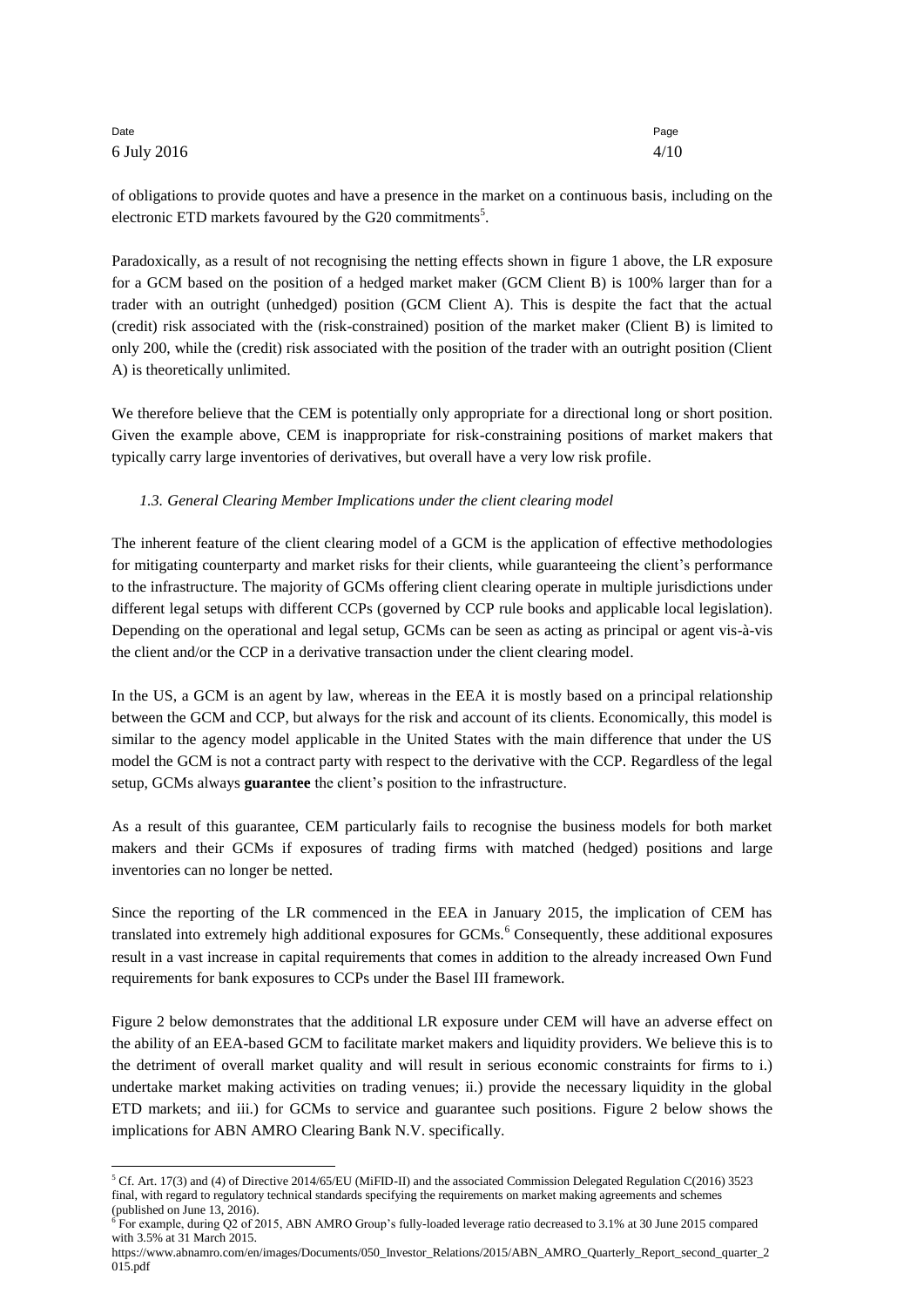#### **Figure 2: ABN AMRO Clearing Bank N.V.**

The main client base of AACB consists of principal traders and commodity hedgers with matched (two-way) positions and large inventories. If no netting is allowed, guaranteeing these as aggregate gross positions presently result in an additional unrealistic exposure of more than € 50 billion for ABN AMRO at group level under CEM. The diagram below shows the differences in exposure between CEM, SA-CCR with initial margin (IM) offset and SA-CCR without IM offset. (Note that AACB has no proprietary/house positions).



*Source: ABN AMRO Clearing Bank N.V.*

If these figures are further broken down by client segment (see below), the impact of netting not being allowed becomes abundantly clear for market makers and liquidity providers; it increases the exposure under CEM for this segment by 2000%. The substantial increase in additional capital requirements challenges the sustainability of the business model and will lead to soaring clearing costs. Unfortunately, the Quantitative Impact Study (QIS) did not include a specific metric for market makers and liquidity providers.

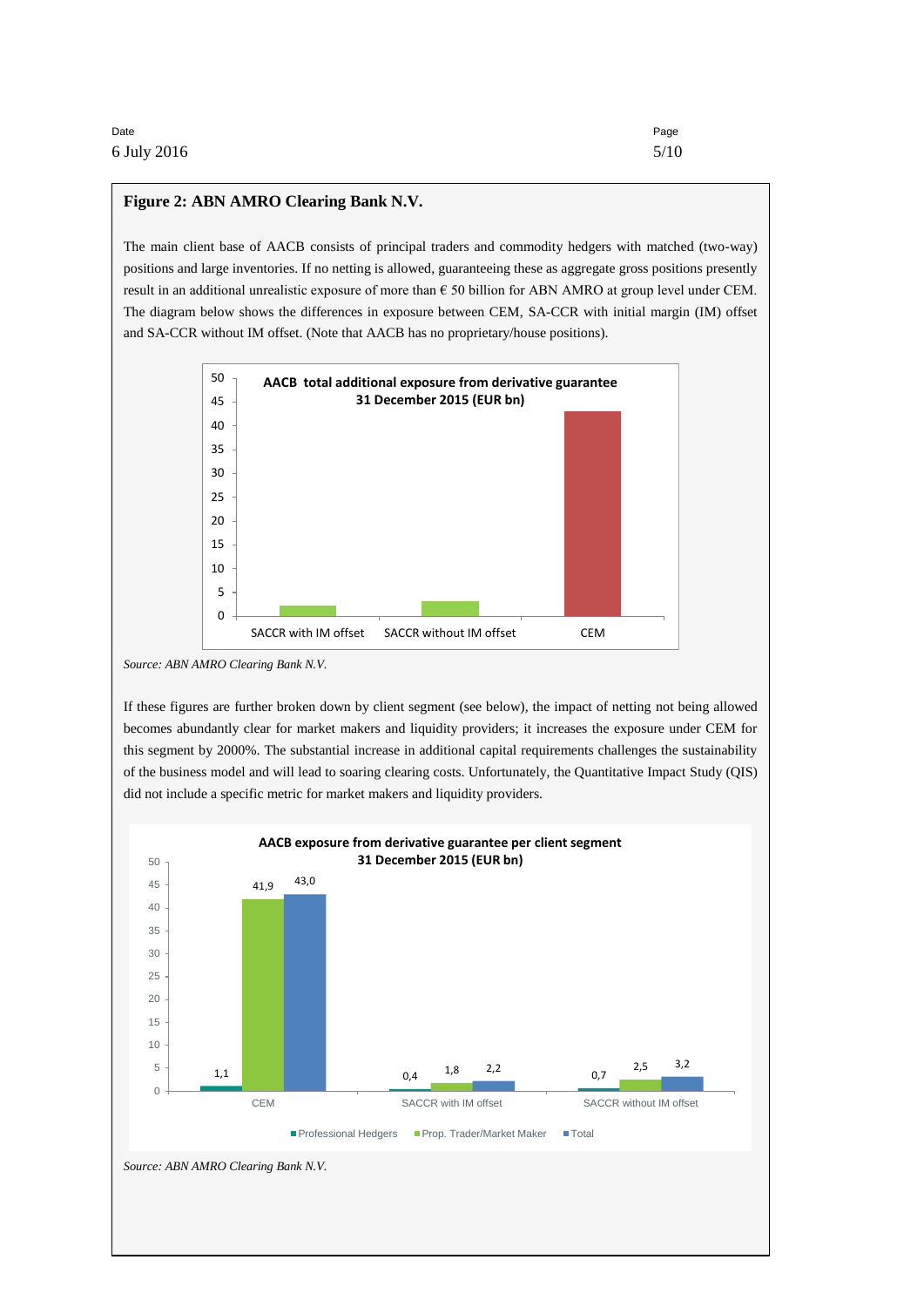## Date and the page of the page of the page of the page of the page of the page of the page of the page of the p 6 July 2016 6/10

#### *1.4. Lack of a level playing field*

Lastly, under the current interpretations in the European Economic Area (EEA) pursuant to the Capital Requirements Regulation (CRR), CEM does not recognise netting benefits for ETD, but only for "perfectly matching OTC derivative contracts". This is also stated in the European Banking Authority (EBA) Single Rulebook Question 2014-798 where EBA explains that only 'perfectly matching OTC contracts' can be netted when risk positions are opposite and all their other features are identical.

In addition, the implementation with regard to LR calculations in the EEA is different compared to the United States of America (US). Following BCBS Paper 227 on capital requirements for bank exposures to central counterparties (article 113), the Exposure at Default (EAD) for trade exposures towards qualifying CCPs (QCCP) based on clearing member exposures to clients under CEM is multiplied by an adjustment factor between 0.71 and 1.00 depending on the margin period of risk. In the EEA, this is implemented in the CRR<sup>7</sup> for both qualified CCPs (QCCP) and non-qualified CCPs. For QCCP, and in conformity with BCBS Paper 227, this is also the case in the US.<sup>8</sup>

The adjustment factor is not part of BCBS Paper 270 on the Leverage Ratio, nor is it part of Regulation (EU) 2015/62 implementing the LR in the EEA. However, it seems to be part of the LR calculations in the US<sup>9</sup>. This results in EEA-based GCMs having a capital requirement based on the LR that is 41% higher than in the US if the adjustment factor 0.71 can be applied.

We believe that different interpretations across jurisdictions and regulators jeopardise a level playing field across the globe.

## **2. Unintended consequences**

Given the discrepancies between the G20 commitments on central clearing and punitive capital requirements for GCMs as a result of the CEM, we note that a number of GCMs have already ceased their operations while others are re-assessing their business models. Data from the Commodity Futures Trading Commission (CFTC)  $^{10}$  shows a steady decrease in the number of FCMs, while at the same time the number of total cleared client assets has increased significantly driven by new clearing mandates since 2009.

We fear that a further reduction of GCMs will result in an undesirable lack of choice for end-users and decrease available (global) balance sheet capacity for clearing of derivatives transactions, including those that are anticipated to become subject to mandatory clearing.

More worryingly, a further reduction in the number of available GCMs heightens the risk that clients of a clearing member that has defaulted will be unsuccessful in porting their positions to a "back-up" GCM. Based on the current LR and RWA interpretations, no other GCMs may be able or willing to take up such positions given the impact it will have on its overall exposures. If the mandatory application of CEM were to continue, it would likely prompt further GCMs to reduce their activities given the heavy restrictions on netting that will impose overly burdensome capital requirements.

<sup>-</sup><sup>7</sup> Capital Requirements Regulation (CRR), see Article 304(4)), there for all CCP, not only for QCCP)

<sup>8</sup> See §34(e) on p. 62183 and 62184 and §132(c)(8), p. 62219 in Federal Register Vol. 78, No. 198. Friday October 11, 2013, Federal Reserve System 12 CFR Parts 208, 217, and 225 Regulatory Capital Rules: Regulatory Capital, Implementation of Basel III, Capital Adequacy, Transitional Provisions, Prompt Corrective Action, Standardized Approach for Risk-weighted Assets, Market Discipline and Disclosure Requirements, Advanced Approaches Risk-Based Capital Rule, and Market Risk Capital Rule; Final Rule).

<sup>&</sup>lt;sup>9</sup> See p. 62033, §34(e) on p. 62183 and 62184, in conjunction with paragraphs §10(a)(5) on p. 62170, §10(c)(4) on p. 67121 and the definition of 'total leverage exposure' in §2 on p. 62169, all in the above-mentioned Final Rule).<br><sup>10</sup> http://www.cftc.gov/idc/groups/public/@aboutcftc/documents/file/aac092215presentations\_dsio.pdf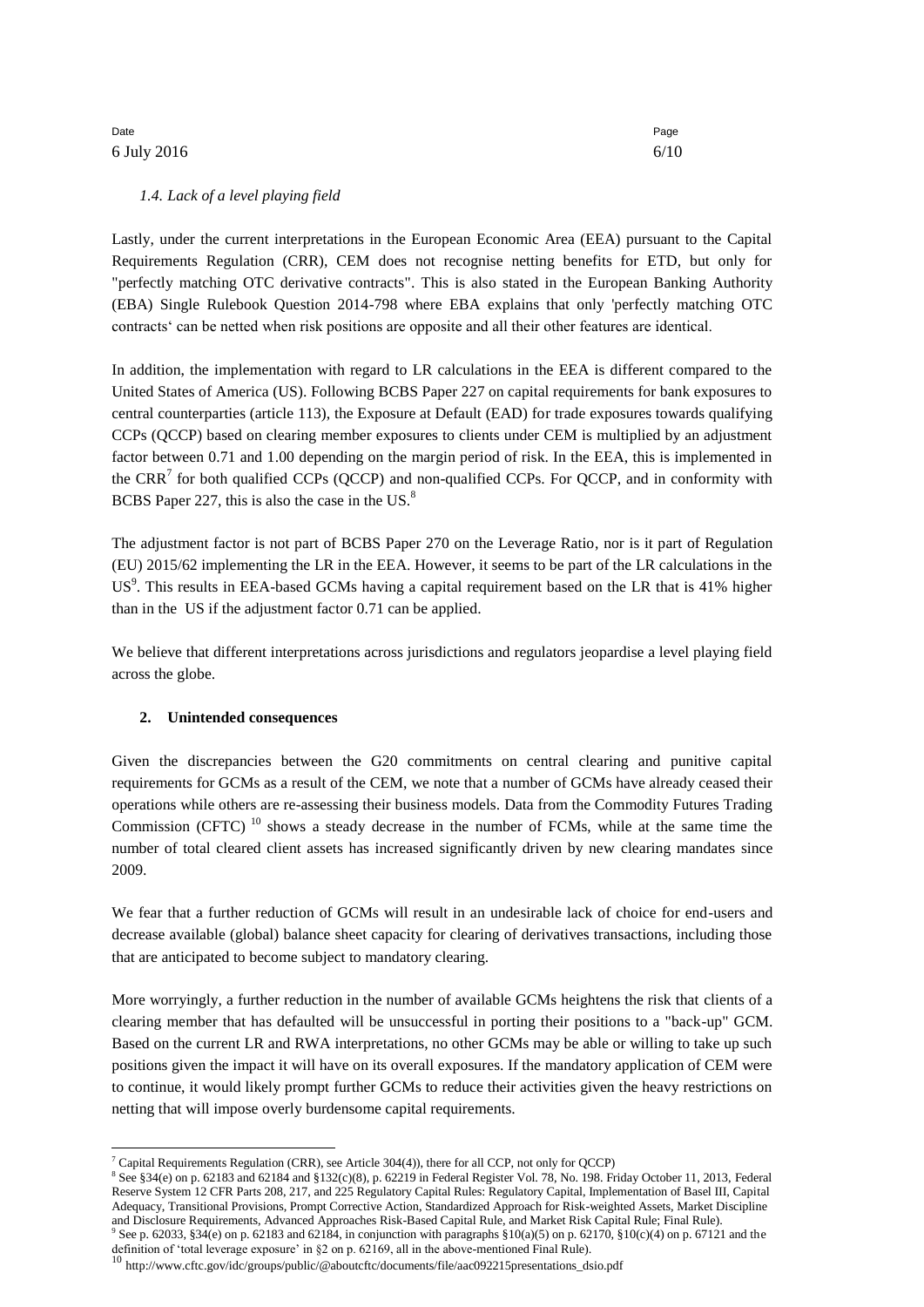### Date and the page of the page of the page of the page of the page of the page of the page of the page of the p 6 July 2016 7/10

Likewise, the CEM methodology will impact ETD market makers and liquidity providers. Since banks had to cease or strongly reduce their traditional market making activities as a side-effect of needing to strengthen their regulatory capital position and reducing excessive leverage in the banking system, nonbank market makers and liquidity providers that trade with proprietary capital for their own risk have become a critical source of liquidity in the global financial infrastructure; they play a key role in contributing to stable, reliable, efficient and well-functioning markets.

Furthermore, if under CEM no netting would be allowed for such (risk-limiting) strategies, firms would not be able to continue to make markets, and market liquidity will be seriously affected leading to higher spreads, lower volumes, more volatility and greater systemic risk. The end result of this will be higher prices for consumers of food and energy, as well as for employees relying on professionals to manage their retirement portfolio.

The clients of GCMs will also be hit by the impact of the LR as they will face higher clearing costs, a reduction in choice of providers and constraints on risk diversification. Moreover, the netting limitation in the ETD market will lead to market participants becoming incentivised towards placing tailored bilateral or cleared OTC trades rather than trading in more liquid and transparent ETD markets.

In conclusion, we strongly believe there will be potential systemic complications by retaining the CEM prior to the adoption of a binding LR in 2018.

#### **The solution:**

We encourage the efforts by the BCBS to address the unintended consequences and shortcomings of the CEM methodology for CCP exposures and request the BCBS to replace it with a modified version of the SA-CCR method. We continue to believe that SA-CCR provides better differentiation between margined and unmargined trades and provides more meaningful recognition of netting benefits.

We are more than willing to clarify our position verbally, e.g. in a conference call or in person if needed. For further questions, please contact Matthijs Geneste at ABN AMRO Clearing Bank via [matthijs.geneste@nl.abnamro.com.](mailto:matthijs.geneste@nl.abnamro.com)

Jan Bart de Boer *Chief Executive Officer* ABN AMRO Clearing Bank N.V.

Kees van Dijkhuizen *Chief Financial Officer* ABN AMRO Bank N.V.

Andrew Killion *Chief Executive Officer* Akuna Capital

Andrew Ndoca *Director* Atlantic Trading London Limited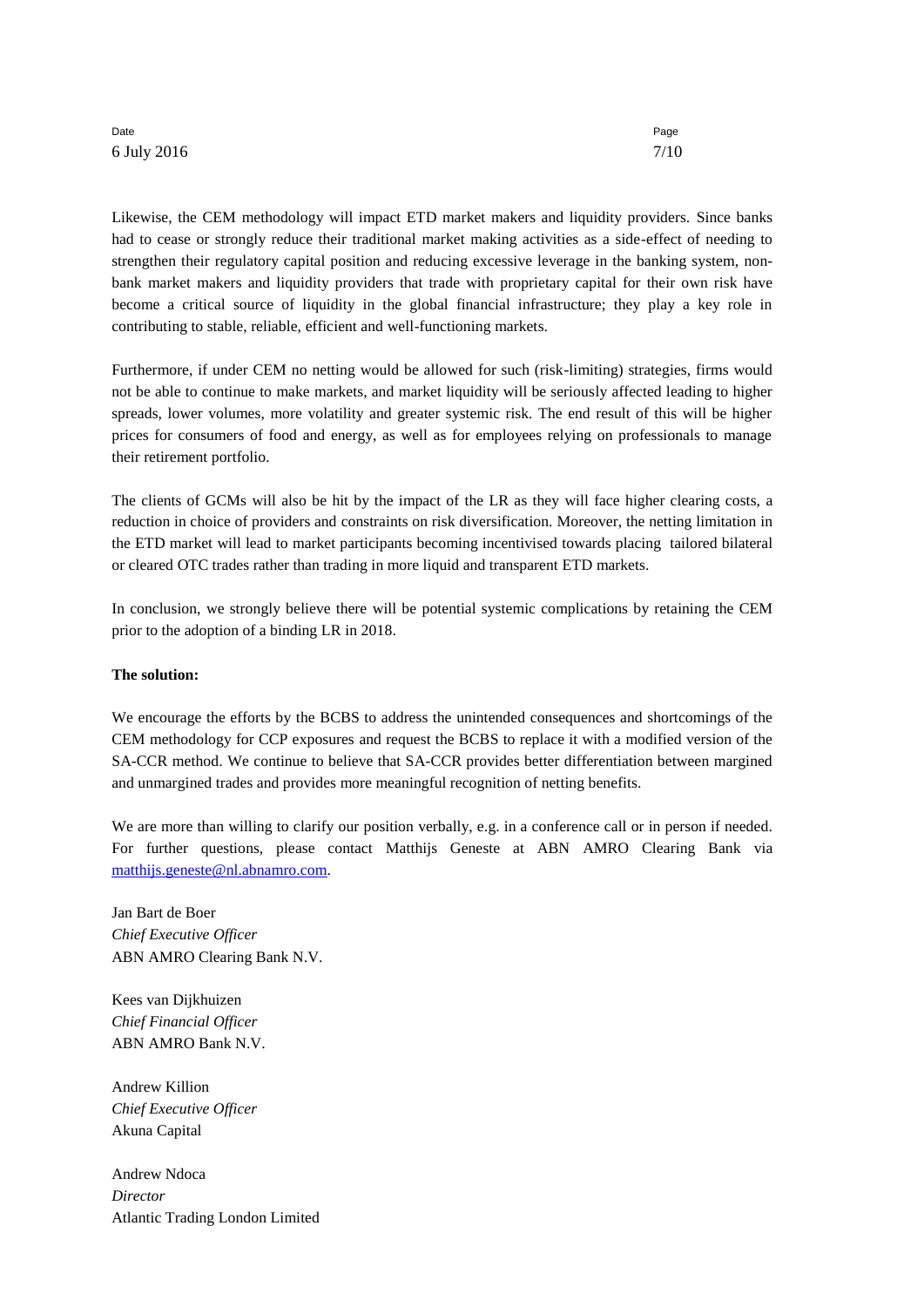Date and the page of the page of the page of the page of the page of the page of the page of the page of the p 6 July 2016 8/10

Dan Harari *Chief Financial Officer* Barak Capital G.T. Ltd.

Chris Concannon *Group CEO* Bats Global Markets Inc.

Ed Boyle *Chief Executive Officer* BOX Options Exchange LLC

Edward T. Tilly *Chief Executive Officer* Chicago Board Options Exchange Inc.

Clay Struve *Partner* CSS LLC

Donald R. Wilson *Chief Executive Officer* DRW Trading Group

Thomas Book *Chief Executive Officer* Eurex Frankfurt AG

Eric Tim Müller *Chief Executive Officer* Eurex Clearing AG

Grant Oliver *Director* Financial Market Engineering Ltd.

Diederik Dorst *Global Head of Legal and Compliance* Flow Traders B.V.

David Joyce *Director* Geneva Ireland Financial Trading

Jan Willem Kohne *Managing Director, Head of Europe* IMC Trading B.V.

Scott A. Hill *Chief Financial Officer* Intercontinental Exchange Inc.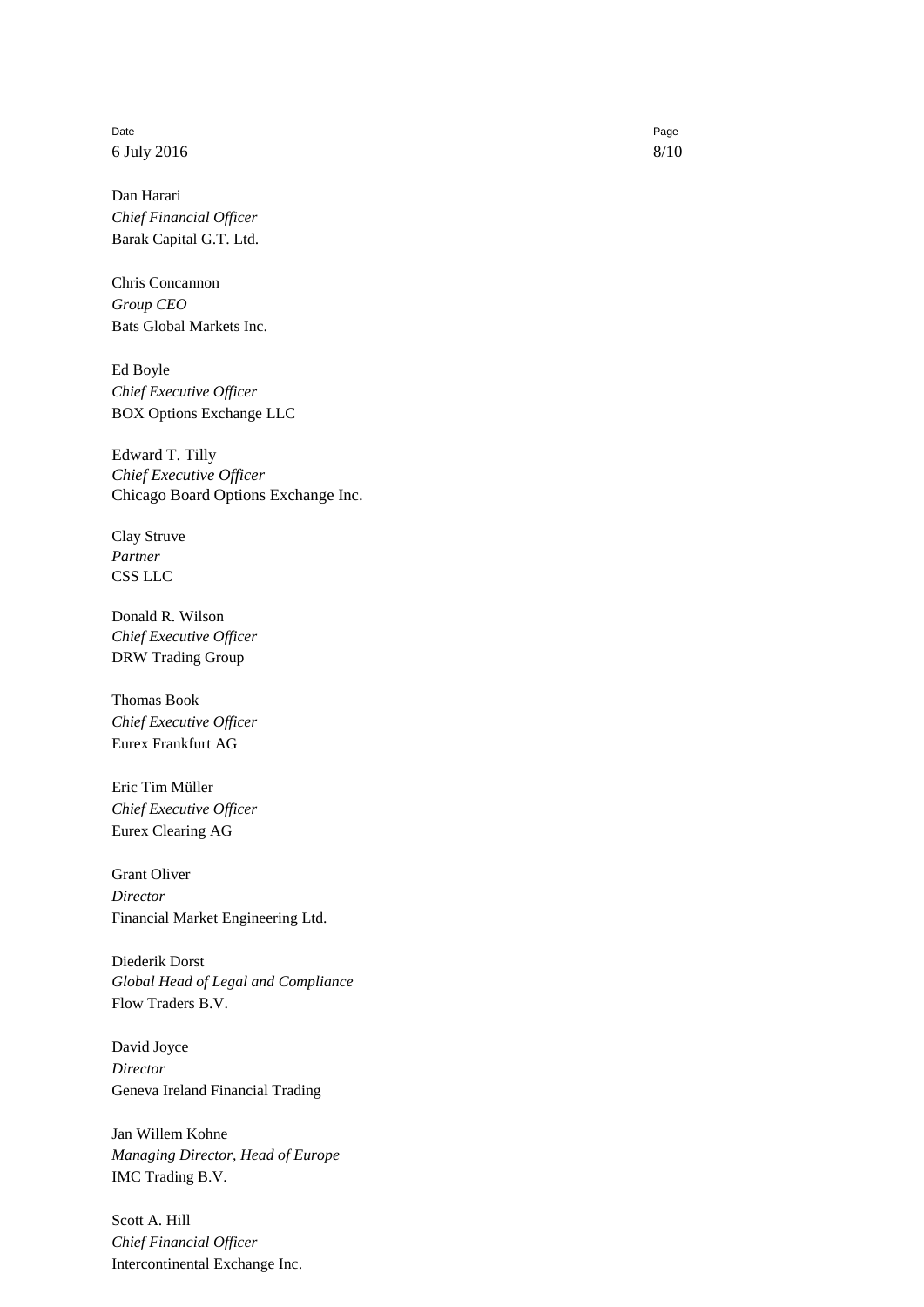Date and the page of the page of the page of the page of the page of the page of the page of the page of the p 6 July 2016 9/10

Rob Granieri *Director* Jane Street Financial Ltd.

Michael Shapiro *Chief Operating Officer* Liquid Capital Group

Trystan Morgan Schauer *COO* Mako Financial Markets Partnership Ltd.

Ivan Koedjikov *Director* Maven Derivatives Ltd.

Hans-Ole Jochumsen *President*  Nasdaq, Inc.

Craig S. Donahue *Executive Chairman* The Options Clearing Corporation (OCC)

Paul Hilgers *Chief Executive Officer* Optiver Holding B.V.

Hiromi Yamaji *President & CEO* Osaka Exchange, Inc.

Mark Slade *Chief Executive Officer* OSTC Ltd.

Cameron Smith *President* Quantlab Financial LLC

Jonathan B. Galin *Chief Risk Officer* Ronin Capital

Jan Dezort *Group General Counsel* RSJ a.s.